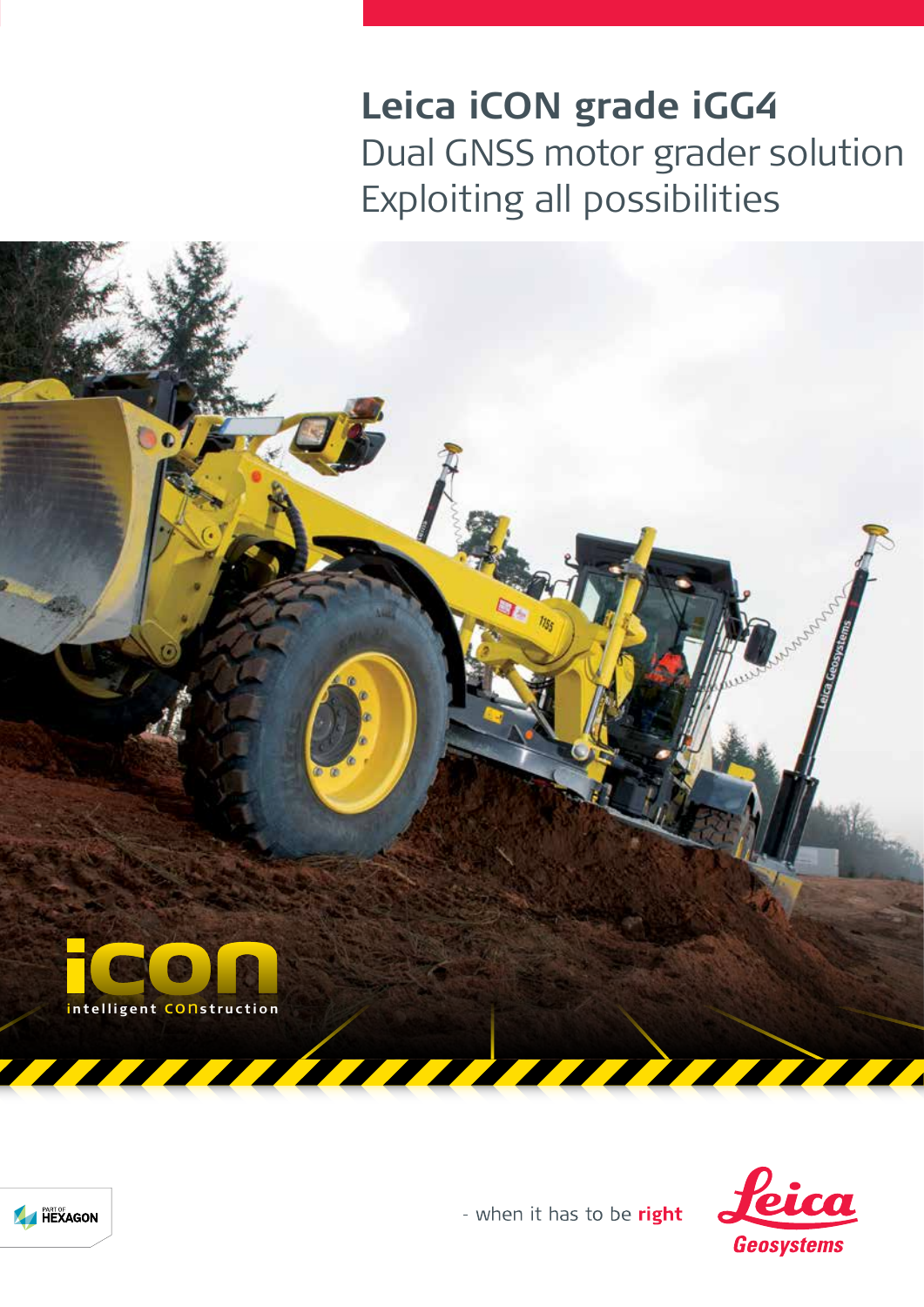## **Leica iCON grade iGG4**  Ultimate grade control for motor graders

 To get the most out of a motor grader means using it as it is intended to be used. The Leica iCON iGG4 for graders lets operators boost their productivity by using the latest GNSS technology to incorporate dual antennae, which calculate blade positions more precisely than previously imagined.

Operators can now utilise the true potential of their machines for a wider range of applications, by moving materials anyway they want – wherever they are on-site and in any direction. Operators can now finish jobs faster, with drastically reduced downtime and complete more tasks with their motor grader.



The iCON iGG4 enables motor grader operators to do more without spending years in on-the-job training. The easy-tounderstand solution makes most operators productive in just a short period of time – crab walk when creating ditches or grading side slopes – operators won't have to watch both ends of the blade because iGG4 does it for them. The bottom line is: save money by getting more production out of the machines you already own by adding an iCON grade iGG4 to your grader.



#### **Benefits**

<u>The The Theodore and the Theodore and the Theodore and the Theodore and the Theodore and the Theodore and the T</u>

- **Maximise the potential of your motor grader for a wider range of applications with higher accuracy.**
- **Run your machine in automatic mode, while moving with precision in any direction.**
- **Increase productivity and efficiency with your grader. The dual antenna configuration enhances accuracy, resulting in less rework.**
- **Difficult tasks are now easily done. Crab walk your motor grader to properly handle material windrows and precisely grade side slopes or create ditches.**
- **The scalable iCON grade solution lets you expand your grader's system as your projects grow in scope and size. You only invest in what you need.**
- **The latest CAN technology lets you expand your system's functionality by simply adding the required components.**
- **PowerSnap: same panel use for any functionality level on any machine supported by iCON 3D.**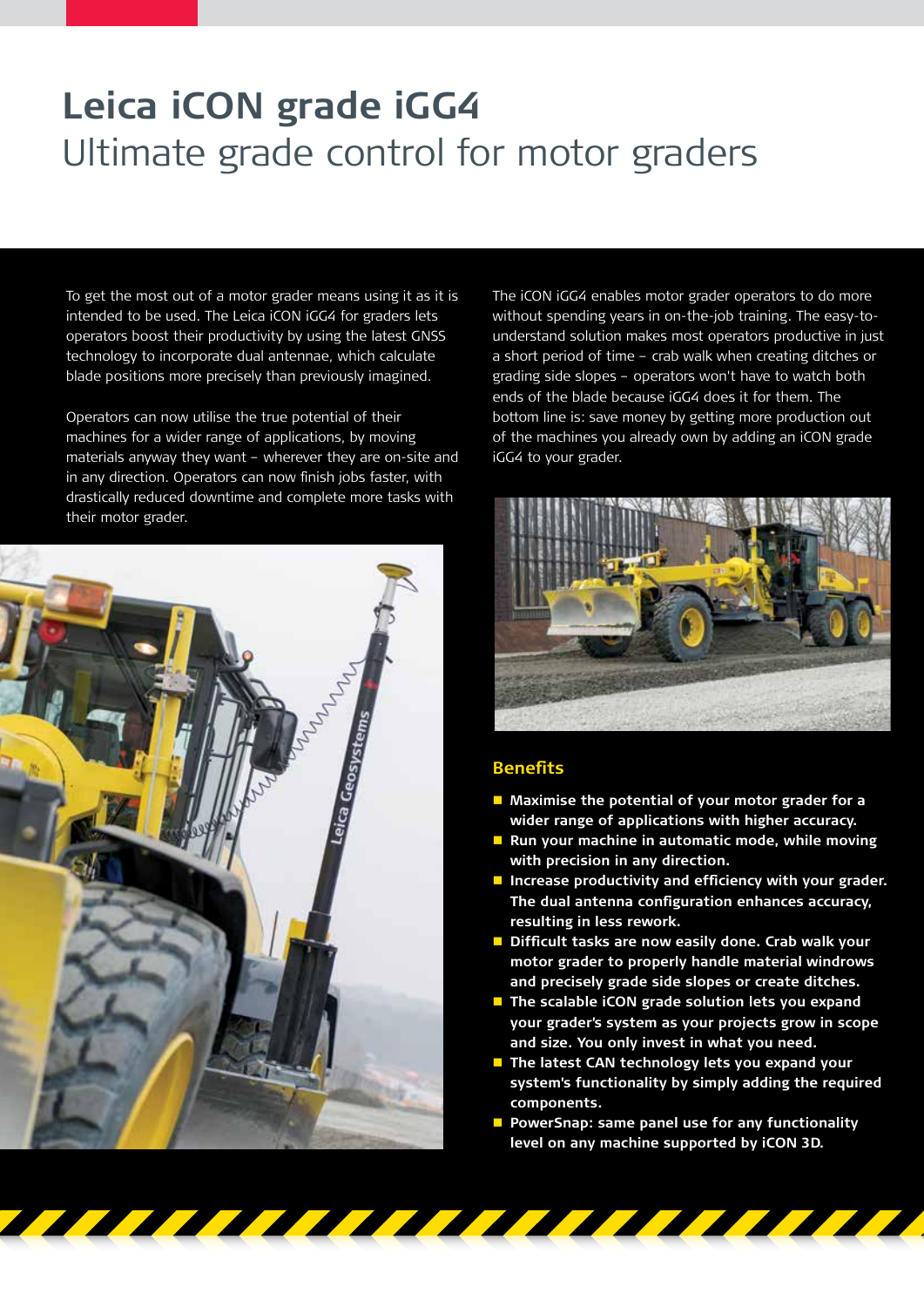## **System components**



## **Dual GNSS grading solution - Precision and** high productivity in any application

The dual antennae configuration for motor graders offers clear advantages over single mast GNSS solutions. Regardless of how the machine is positioned, the blade is calculated accurately, allowing you to grade precisely and efficiently.

Featuring the latest GNSS technology with the iCON gps 80 receiver, the iCON grade iGG4 system ensures fast and reliable grading in any application.

Leica iCON grade iGG4 allows you to finish your jobs quicker and more efficiently saving time, money and wear and tear on your machine.

## **PowerSnap –** Providing a new level of flexibility and user convenience

- System is up and running in no time
- Rapid interchange of control panels between machines, giving you extra flexibility on site
- One PowerSnap cradle for all iCON excavate and iCON grade panels
- **E** Easy removal of core components for overnight security
- Contact and cable free connection to control panel
- Safety shut down feature protects system and data
- **Unique patented Snap on/Snap off capability**

<u>a shekara ta 1991 a shekara ta 1991 a shekara ta 1991 a shekara ta 1991 a shekara ta 1991 a shekara ta 1991 a </u>